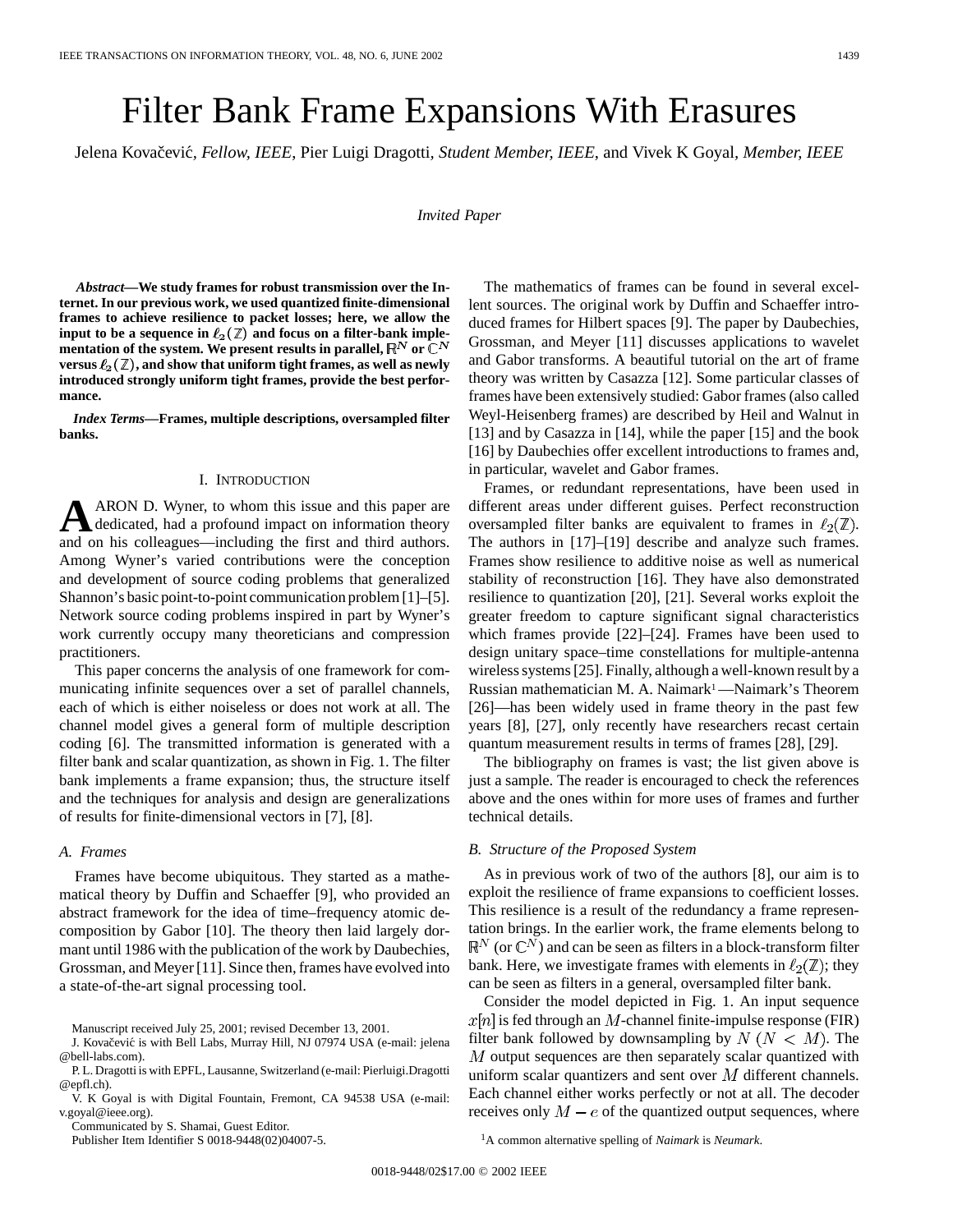

Fig. 1. Abstraction of a lossy network with a frame expansion implemented by an oversampled finite-impulse response (FIR) filter bank. An input sequence  $x[n]$ is fed through an M-channel FIR filter bank that includes downsampling by  $N (N < M)$ . The M output sequences are then separately scalar quantized with Fig. 1. Abstraction of a lossy network with a frame expansion implemented by an oversampled finite-impulse response (FIR) filter bank. An input sequence  $x[n]$  is fed through an M-channel FIR filter bank that includes down Fig. 1. Abstraction of a lossy network with a frame expansion implemented by an oversampled finite-impulse response (FIR) filter bank. An input sequence  $x[n]$  is fed through an M-channel FIR filter bank that includes down performed by the synthesis filter bank. The choice of synthesis filters depends on which channels are received.

 $e$  is the number of erasures during the transmission. We assume there are no more than  $M - N$  erasures. The reconstruction process is linear. We wish to find properties of the filter banks that minimize the mean square error (MSE) between the input and the reconstructed sequences.

To analyze cases with more than  $M-N$  erasures requires a statistical model for the input sequence. In [30]–[32], the input sequence is a stationary Gaussian source; in [30], [32] the case  $M = N = 2$  and one erasure is considered, while in [31] the case  $M = 3$  and  $N = 2$  and up to two erasures is analyzed. In this work, we do not make any assumptions on the input source. Rather, a statistical model for the quantization error makes the reconstruction quality depend only on the characteristics of the filter bank.

We first go through the basics of frame expansions in  $H_N$ (where  $H_N$  denotes a finite-dimensional space such as  $\mathbb{R}^N$  or  $\mathbb{C}^N$ ) and  $\ell_2(\mathbb{Z})$ . We introduce the notion of strongly uniform frames and discuss several examples. We then quantize the frame coefficients and find the MSE. Finally, we let some coefficients be erased (mimicking the losses in a network) and discuss the effect on both the structure of the frame and the MSE. Although we could present only the results for  $H = \ell_2(\mathbb{Z})$  and specialize them to  $H = \mathbb{H}_N$  when the filter length is N, we present the known results for  $H_N$  [8] and the new ones for  $\ell_2(\mathbb{Z})$  in parallel; the simple geometry of  $\mathbb{H}_N$ makes results feel more intuitive.

A few words about notation: superscript  $*$  denotes the Hermitian transpose (complex conjugation as well as transposition in case of vectors and matrices). In the filter bank literature, it is customary to denote matrices by bold capital letters; we will depart from this convention here to be consistent with the frame notation.

## II. SIMPLE EXAMPLE

We are given the following set of three vectors in  $\mathbb{R}^2$ .

$$
\Phi = {\varphi_1^*, \varphi_2^*, \varphi_3^*}
$$
  
= { (0, 1)^\*, ( -\sqrt{3}/2, -1/2)^\*, ( \sqrt{3}/2, -1/2)^\* } (1)

(see Fig. 2). This set is obviously not a basis, since it has more vectors (three) than needed to represent vectors in  $\mathbb{R}^2$  (two). However, it can still be used to represent vectors from  $\mathbb{R}^2$  (albeit



Fig. 2. Mercedes-Benz frame: A uniform tight frame with three vectors in two dimensions. It is a representative of the whole class of uniform tight frames with  $N = 2, M = 3.$ 

with linearly dependent vectors,  $\varphi_1 = -\varphi_2 - \varphi_3$ . We can write any  $x \in \mathbb{R}^2$  as

$$
x = \begin{pmatrix} x_1 \\ x_2 \end{pmatrix}
$$
  
=  $\frac{2}{3}x_2 \begin{pmatrix} 0 \\ 1 \end{pmatrix} + \frac{2}{3} \left( -\frac{\sqrt{3}}{2}x_1 - \frac{1}{2}x_2 \right) \left( -\frac{\sqrt{3}}{2} \right)$   
+  $\frac{2}{3} \left( \frac{\sqrt{3}}{2}x_1 - \frac{1}{2}x_2 \right) \left( \frac{\sqrt{3}}{2} \right).$ 

This expression looks like it came out of the blue; however, if we look more closely, we note that it can be expressed as follows:

$$
x = \frac{2}{3} \sum_{i=1}^{3} \langle \varphi_i, x \rangle \varphi_i.
$$
 (2)

The above equation looks suspiciously like the expansion formula using an orthonormal basis with basis vectors  $\varphi_i$ . That is, except for the term  $2/3$ . However, even that seems to make sense; we are normalizing our expansion by the factor that tells us what the "redundancy" of the system is, that is, how many more vectors we have than what we would have needed to represent vectors in  $\mathbb{R}^2$ . Moreover, the energy in the *transform coefficients*  $X_i$  with

$$
X_i = \langle \varphi_i, x \rangle
$$
,  $i = 1, 2, 3, X = (X_1, X_2, X_3)^*$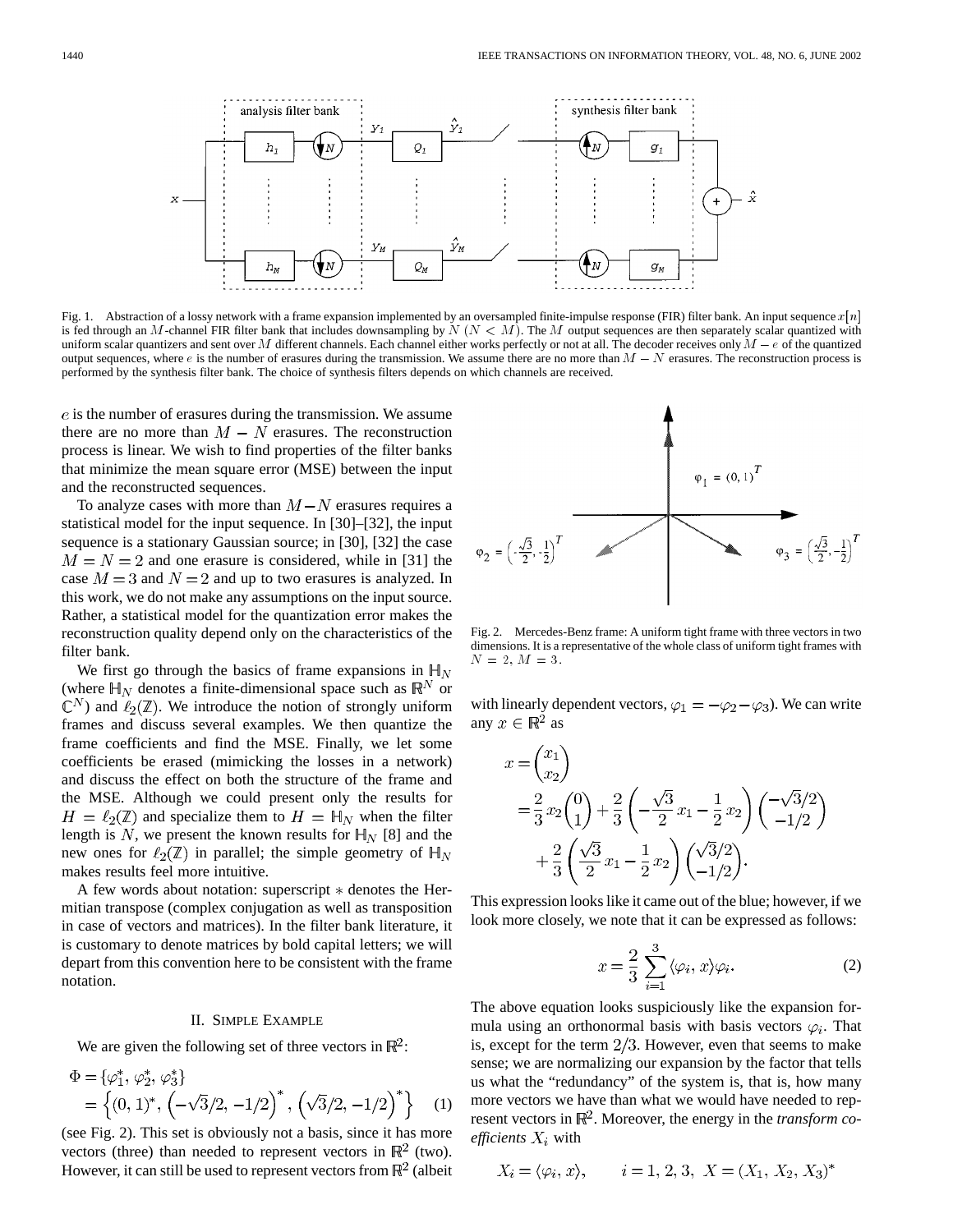is

$$
||X||^2 = \sum_{i=1}^3 |\langle \varphi_i, x \rangle|^2 = \frac{3}{2} ||x||^2
$$

that is, it is  $(3/2)$  times that in the input vector. Fairly intuitive.<sup>2</sup>

Thus, it seems that what we obtained is slightly more particular than just a random collection of three vectors. In fact, what we have is a *frame*; and not just any frame, it is a *uniform tight frame* (this particular frame is called a *Mercedes-Benz (MB)* frame).3 We can thus think of this frame as a generalization of an orthonormal basis. As we will see in Section III-C3, a tight frame satisfies  $F^*F = AI$  where F is the matrix having elements of  $\Phi$  as its rows. A *uniform* frame contains all vectors of norm 1, as is the case in our example, and A is the *redundancy ratio*  $3/2$ .

Suppose now that we perturb our frame coefficients by adding white noise  $w_i$  to the channel i, where  $E[w_i] = 0, E[w_i w_k] =$  $\sigma^2 \delta_{ik}$  for i,  $k = 1, 2, 3$ . Using (2), we can find the error of the reconstruction

$$
x - \hat{x} = \frac{2}{3} \sum_{i=1}^{3} \langle x, \varphi_i \rangle \varphi_i - \frac{2}{3} \sum_{i=1}^{3} (\langle x, \varphi_i \rangle + w_i) \varphi_i
$$
  
=  $-\frac{2}{3} \sum_{i=1}^{3} w_i \varphi_i.$ 

Then, the averaged MSE per component is

$$
\text{MSE} = \frac{1}{2} E ||x - \hat{x}||^2 = \frac{1}{2} E \left\| \frac{2}{3} \sum_{i=1}^3 w_i \varphi_i \right\|^2
$$

$$
= \frac{1}{2} \sigma^2 \frac{4}{9} \sum_{i=1}^3 ||\varphi_i||^2 = \frac{2}{9} \sigma^2 \cdot 3 = \frac{2}{3} \sigma^2
$$

since all the frame vectors have norm 1.

The above result will show another particular property of the frame we chose so "randomly." Namely, among all other frames with three norm-1 frame vectors in  $\mathbb{R}^2$ , this particular one (and the others in the same class, as will be shown later) minimizes the MSE. We can see this if we perturb the first vector by  $\alpha$ radians clockwise.<sup>4</sup> It then becomes  $\varphi_1 = (\sin \alpha, \cos \alpha)^*$ . Denote the new frame matrix by  $F_1$  and find the new left inverse of  $F_1$ . Repeating the above calculation, we get that the MSE is

$$
MSE = \frac{1}{2}\sigma^2 \frac{3}{9/4 - (\sin \alpha)^2}.
$$

This MSE is minimized when  $\alpha = 0$ ; we are back to the MB frame! Moreover, our discussion justifies the statement in the introduction that frames provide resilience to quantization;

Recall, however, that our intention was to use frames to provide robustness to losses. Assume, thus, that one of the quantized coefficients is lost, for example,  $X_2$ . Does our MB frame have further nice properties when it comes to losses? Note first, that even with  $\varphi_2$  not present, we can still use  $\varphi_1$  and  $\varphi_3$  to represent any vector in  $\mathbb{R}^2$ . The expansion formula is just not as elegant

 $x = \sum_{i=1,3} \langle \varphi_i, x \rangle \tilde{\varphi}_i$ 

with

$$
\tilde{\varphi}_1 = \begin{pmatrix} 1/\sqrt{3} \\ 1 \end{pmatrix}, \qquad \tilde{\varphi}_3 = \begin{pmatrix} 2/\sqrt{3} \\ 0 \end{pmatrix}.
$$
 (4)

Repeating the same calculations as above for the MSE, we get that

$$
MSE_{\{2\}} = \frac{1}{2} E ||x - \hat{x}||^2 = \frac{1}{2} E \left\| \sum_{i=1,3} w_i \tilde{\varphi}_i \right\|^2
$$

$$
= \frac{1}{2} \sigma^2 \sum_{i=1,3} ||\tilde{\varphi}_i||^2 = \frac{4}{3} \sigma^2
$$

that is, twice the MSE without erasures. However, the above calculations do not tell us anything about whether there is another frame with a lower MSE. In fact, given that one element is erased, does it really matter what the original frame was?

It turns out that it does. In fact, among all frames with three norm-1 frame vectors in  $\mathbb{R}^2$ , the MSE averaged over all possible erasures of one coefficient is minimized when the original frame is tight [8]. For a hint of the general result, as before, perturb the first vector by  $\alpha$  (and as before, be aware that this does not give us the most general uniform frame). Erasing one element at a time, compute the new inverse of the matrix formed by the remaining vectors and compute the MSE in each case. We get

$$
MSE_{\{1\}} = \frac{4}{3}\sigma^2
$$
  
\n
$$
MSE_{\{2\}} = \sigma^2 \frac{4}{2 + \cos 2\alpha + \sqrt{3}\sin 2\alpha}
$$
  
\n
$$
MSE_{\{3\}} = \sigma^2 \frac{4}{2 + \cos 2\alpha - \sqrt{3}\sin 2\alpha}.
$$

The average MSE with one erasure is then

$$
MSE_1 = \frac{1}{3} (MSE_{\{1\}} + MSE_{\{2\}} + MSE_{\{3\}})
$$
  
=  $\frac{4}{9} \sigma^2 \cdot \frac{15 + 10 \cos 2\alpha + 2 \cos 4\alpha}{(1 + 2 \cos 2\alpha)^2}.$ 

The above expression is minimized when  $\alpha = 0$ ; back to the MB frame once more!

(3)

<sup>2</sup>We will see later that this is true only for the so-called uniform tight frames. 3We call this frame a Mercedes-Benz frame since the geometric configuration of its vectors brings to mind the Mercedes-Benz car logo.

<sup>4</sup>Of course, perturbing just the first vector does not give us the most general frame in  $\mathbb{R}^2$ ; we neglect this issue for simplicity and refer the reader to [8] for a more general treatment.

<sup>5</sup>The orthonormal basis minimizes the MSE among all two-dimensional bases; take, for example,  $\varphi_1 = (\cos \alpha, \sin \alpha)^*, \varphi_2 = (0, 1)^*$ . The MSE is  $(2\sigma^2)/(1 + \cos 2\alpha)$ . This expression is minimized for  $\alpha = 0$ , that is, for an orthonormal basis.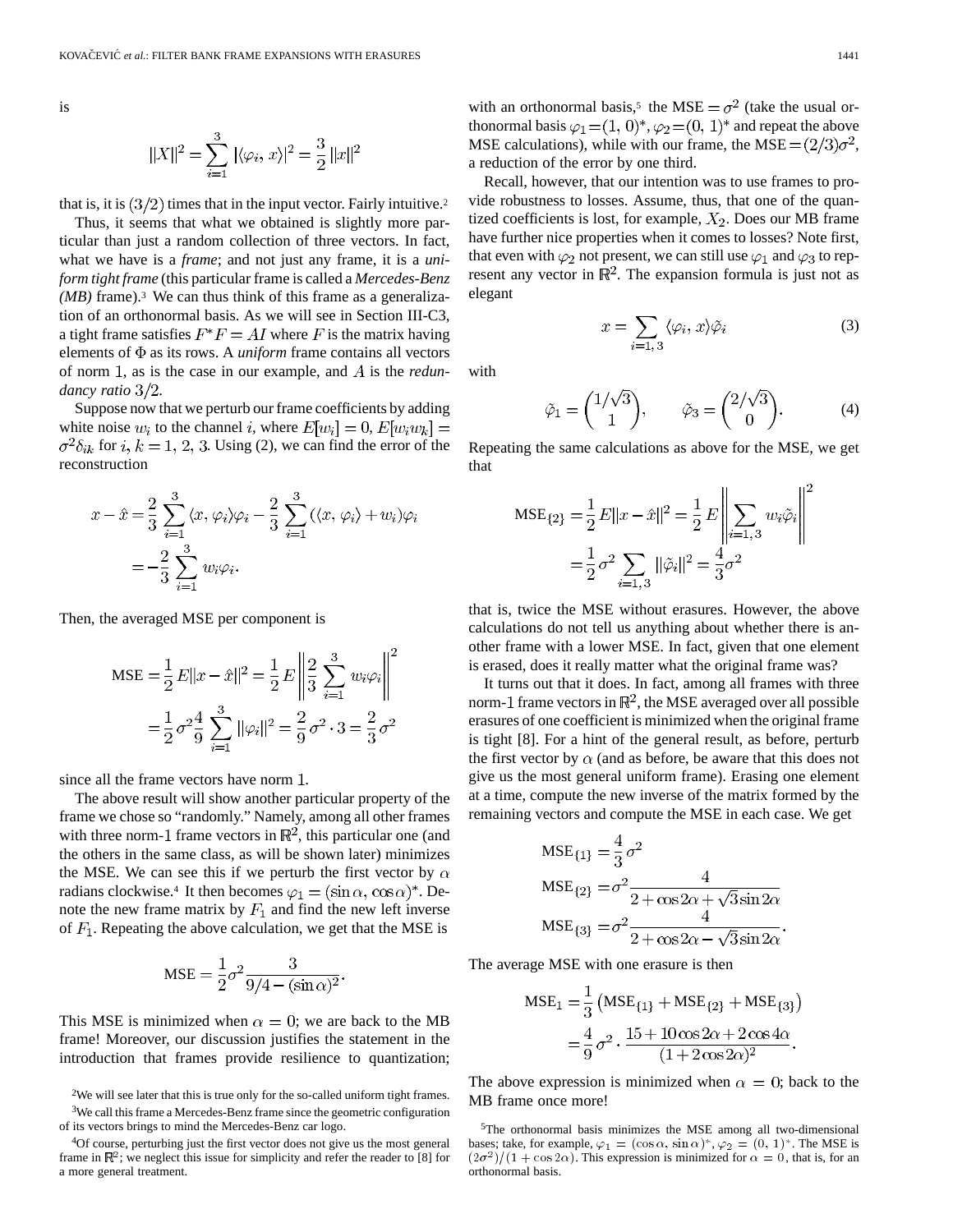What we have done in this simple example is to show the types of issues that arise when trying to use frames to provide robustness. We have shown this when the frame elements belong to a finite-dimensional space such as  $\mathbb{R}^2$ , since the demonstrations are simple and the geometry intuitive. As mentioned previously, we extend these results to the frame elements from  $\ell_2(\mathbb{Z})$ ; this simple example should serve as a guideline.

# III. FRAME EXPANSIONS IN  $H_N$  AND  $\ell_2(\mathbb{Z})$

We can now define frames more precisely. What we have seen in our simple example will generalize. We will find other frames with properties similar to those the MB frame possesses (such as conservation of energy).

A set of vectors  $\Phi = {\varphi_i}_{i \in I}$  in a Hilbert space H is called a *frame* if

$$
0 < A||x||^{2} \le \sum_{i \in I} |\langle \varphi_{i}, x \rangle|^{2} \le B||x||^{2} < +\infty
$$
 (5)

for all  $x \neq 0$ , where I is the index set and the constants A, B are called *frame bounds*. In this paper, we concentrate only on the N-dimensional real or complex Hilbert spaces  $\mathbb{R}^N$  and  $\mathbb{C}^N$ (which we denote  $H_N$ ) with the usual Euclidean inner product and on the Hilbert space of square-summable sequences  $H =$  $\ell_2(\mathbb{Z})$  with the inner product

$$
\langle x, y \rangle = \sum_{i \in I} x_i^* y_i.
$$

For the former,  $\Phi = {\{\varphi_i\}}_{i=1}^M \subset \mathbb{H}_N$  while for the latter,  $\Phi =$  $\{\varphi_i\}_{i\in\mathbb{Z}}\subset\ell_2(\mathbb{Z}).$ 

When  $A = B$ , the frame is *tight* (TF). If  $A = B = 1$ , the frame is *normalized tight* (NTF). A frame is *uniform* (UF) if all its elements have norm 1,<sup>6</sup>  $\|\varphi_i\| = 1$ . For a UTF, the frame bound A gives the *redundancy ratio* (it is  $3/2$  in our example). A UTF which is also normalized, that is, with  $A = 1$ , is an orthonormal basis (ONB). Fig. 3 helps to clarify the "alphabet soup" of frames.

A *frame operator* F maps the Hilbert space H into  $\ell_2(I)$ 

$$
(Fx)_i = \langle \varphi_i, x \rangle, \qquad \text{for } i \in I.
$$
 (6)

The frame operator can be represented by a matrix whose rows are the transposed frame vectors  $\varphi_i^*$ . When  $H = \mathbb{H}_N$ , the frame operator is an  $M \times N$  matrix

$$
F = \begin{pmatrix} \varphi_{11}^* & \cdots & \varphi_{1N}^* \\ \vdots & \cdots & \vdots \\ \varphi_{M1}^* & \cdots & \varphi_{MN}^* \end{pmatrix}
$$
 (7)

while with  $H = \ell_2(\mathbb{Z})$ , the frame operator is an infinite matrix (infinite number of frame vectors and infinite number of



Fig. 3. Frames at a glance. Note that here we denote by UF uniform frames with the same norm, not necessarily 1. When the norm is 1, we say so explicitly, as in UF1, that is, uniform frames with norm 1.

elements in each vector). For the latter, we will examine a particular class of frames with vectors which are shifted versions of  $M$  prototype ones. This will become clear in a moment.

The following theorem tells us that every tight frame can be seen as a projection of an orthonormal basis from a larger space.

*Theorem 1 [26]<sup>7</sup> :* A family  $\{\varphi_i\}_{i \in I}$  in a Hilbert space H is a normalized tight frame for  $H$  if and only if there is a larger Hilbert space  $H \subset K$  and an orthonormal basis  $\{e_i\}_{i \in I}$  for  $K$  so that the orthogonal projection  $P$  of  $K$  onto  $H$  satisfies  $Pe_i = \varphi_i$ , for all  $i \in I$ .

#### *A. Digression: Frame Interpretation of Filter Banks*

Fig. 1 depicts a signal-processing structure called a *filter bank*. It has been used extensively in compression as well as communications (with analysis and synthesis banks reversed) [33]. Early work in filter banks concentrated on trying to provide perfect reconstruction, that is, ensure that the output signal is only a shifted and possibly scaled version of the input signal. As the field matured, it was recognized that the filter bank implements a particular, structured linear transform [33]. Most of the research concentrated on *critically sampled* filter banks, those with  $M = N$ , in which the filter impulse responses are basis functions from an orthogonal or a biorthogonal basis of  $\ell_2(\mathbb{Z})$ . Some researchers, however, tried to overcome certain critical sampling restrictions by oversampling, that is, by letting  $M > N$  [34], [17], [18]. Which brings us to frames.

Have a look at Fig. 1 and assume that the filters  $h_i[n], g_i[n]$ ,  $i = 1, \ldots, M$ , are all of length N. The input into the filter bank is a square-summable infinite sequence  $x[n] \in \ell_2(\mathbb{Z})$ . Let us now understand what such a filter bank is doing. The analysis filters act on  $N$  samples at a time and then, due to downsampling by  $N$ , the same filters act on the following  $N$  samples. In other

<sup>&</sup>lt;sup>6</sup>Actually, the definition of a UF is more general; the norm is allowed to be  $c \neq 1$ . In this work, however, we consider only UF with norm 1.

<sup>7</sup>This theorem has been rediscovered by several people in recent years: The first author first heard it from I. Daubechies in the mid-1990s. Han and Larson rediscovered it in [27]; they came up with the idea that a frame could be obtained by compressing a basis in a larger space and that the process is reversible. Finally, it was pointed out to the first author by E. Soljanin [29] that this is, in fact, Naimark's Theorem, which has been widely known in operator theory and has been used in quantum theory. The theorem was also proved in [28].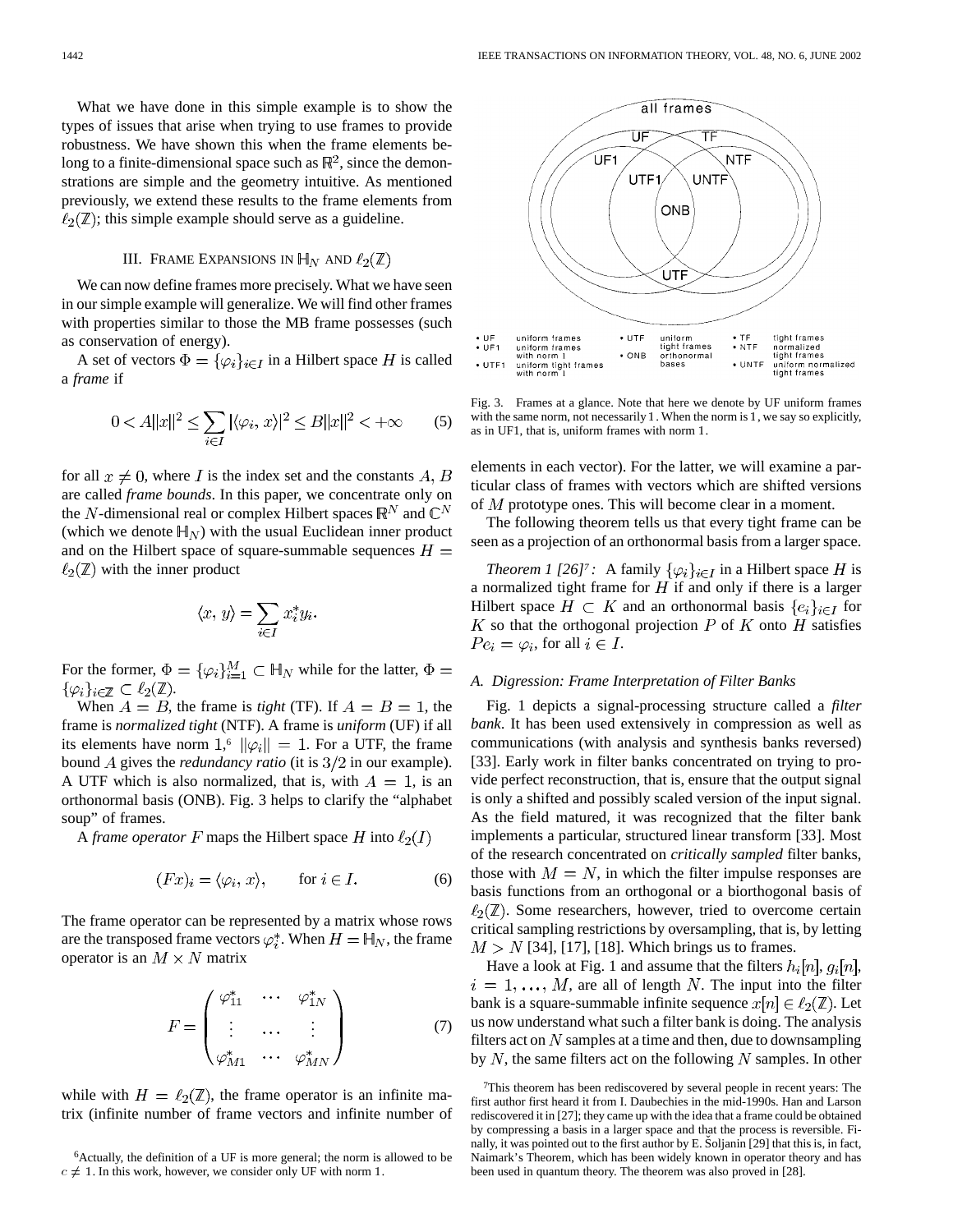words, there is no overlap. On the synthesis side, the reverse is true. This process is described by the following matrix equation:

$$
\begin{pmatrix}\n\vdots \\
y_1[0] \\
\vdots \\
y_M[0] \\
y_1[1] \\
\vdots \\
y_M[1]\n\end{pmatrix} = \begin{pmatrix}\n\vdots & \vdots & \vdots \\
\cdots & F & 0 & \cdots \\
\cdots & 0 & F & \cdots \\
\vdots & \vdots & \vdots & \vdots \\
\cdots & 0 & F & \cdots \\
\vdots & \vdots & \vdots & \vdots \\
\cdots & \cdots & \cdots & \vdots \\
\cdots & \cdots & \cdots & \cdots \\
\vdots & \vdots & \ddots & \vdots \\
\cdots & \cdots & \cdots & \cdots \\
\vdots & \vdots & \ddots & \vdots \\
x[2N-1] \\
\vdots & \vdots & \ddots & \vdots \\
x[2N-1] \\
\vdots & \vdots & \ddots & \vdots \\
\cdots & \cdots & \cdots & \cdots\n\end{pmatrix}
$$
\n(8)

with

$$
F = \begin{pmatrix} h_1[N-1] & \cdots & h_1[0] \\ \vdots & \cdots & \vdots \\ h_M[N-1] & \cdots & h_M[0] \end{pmatrix}.
$$

Since the infinite matrix has a block-diagonal structure, we need only pay attention to the block  $F$ —an  $M \times N$  matrix with time-reversed analysis filters' impulse responses as its rows. This rings a bell. In fact, the matrix  $F$  is exactly a frame operator as described earlier in (7) and, therefore, the filter bank as given in Fig. 1 implements a finite-dimensional frame expansion as we explained earlier. (Actually, the form of matrix  $F$  is not all that we need; we still require the filters within to satisfy certain conditions to be explored later.) In other words

$$
\varphi_{in} = h_i^*[N - n] \tag{9}
$$

for  $i = 1, ..., M$  and  $n = 1, ..., N$  (note that since n is the time index, we number the elements of  $h_i$  from 0 to  $N-1$  and those of  $\varphi_i$  from 1 to N). Recall, however, that we restricted the filter length to be  $N$ , so there is no overlap.<sup>8</sup> Lifting this restriction and allowing our filters to be of length larger than  $N$  (though most of the time we will still require them to be of finite length–FIR), brings us to the topic of this paper and explains why we restricted the frame vectors to be shifted versions of  $M$  prototypes. The  $M$  prototypes are  $M$  filters, and shifted versions arise due to the sliding convolution window and downsampling. The frame operator matrix  $H$  is infinite, and although it possesses block structure, the blocks overlap. This prevents us from looking at a single block and forces us to find a simpler analysis method than dealing with infinite matrices.

We borrow the simpler method from the filter bank literature. Instead of looking at the infinite, time-domain matrix, we look at a so-called *polyphase matrix*  $H(\omega)$  [33]. The polyphase matrix is based on gathering together samples whose time indexes are congruent modulo  $N$ . This allows the system to be analyzed as time-invariant on vectors of length  $N$ .

For 
$$
i = 1, \ldots, M
$$

$$
H_i(\omega) = [H_{i1}(\omega), H_{i2}(\omega), \ldots, H_{iN}(\omega)]^*
$$

is called the *polyphase representation of the th analysis filter*<sup>9</sup> where

$$
H_{ik}(\omega) = \sum_{n=-\infty}^{\infty} h_i[nN + k - 1]e^{-jn\omega}
$$
 (10)

are the *polyphase components* for  $i = 1, ..., M$  and  $k =$  $1, \ldots, N$ . To relate  $H_{ik}(\omega)$  to a time-domain object, note that it is the discrete-time Fourier transform of the subsequence  $h_i[n]$ obtained by retaining only the indexes congruent to  $k-1$  modulo N. Then  $H(\omega)$  is the corresponding  $M \times N$  analysis polyphase matrix with elements  $H_{ik}(\omega)$ . In other words, a polyphase decomposition is a decomposition into  $N$  subsequences modulo N. When the filter length is  $N$ , then, each polyphase sequence is of length 1. The polyphase matrix reduces to  $H(\omega) = FJ$ , with J an antidiagonal matrix;<sup>10</sup> that is,  $H(\omega)$  becomes independent of  $\omega$ .

The following result establishes the equivalence between frames in  $\ell_2(\mathbb{Z})$  and polyphase matrices with certain properties.

*Proposition 1 (Cvetkovic´ and Vetterli [17]):* A filter bank implements a frame decomposition in  $\ell_2(\mathbb{Z})$  if and only if its analysis polyphase matrix is of full rank on the unit circle.

We now revisit briefly the definition of a UF. The frame is uniform if  $||h_i[n]|| = 1$  for  $i = 1, ..., M$ . Applying Parseval's relation to this condition, we get that

$$
1 = ||h_i[n]||^2 = \frac{1}{2\pi} \int_{-\pi}^{\pi} |H_i(\omega)|^2 d\omega.
$$

Since shifted and upsampled polyphase components  $e^{-j\omega k}H_{ik}(N\omega)$  and  $e^{-j\omega l}H_{il}(N\omega)$  are orthogonal (they do not overlap in time domain), the above expression is equal to

$$
\frac{1}{2\pi} \int_{-\pi}^{\pi} |H_i(\omega)|^2 d\omega = \frac{1}{2\pi} \int_{-\pi}^{\pi} \sum_{k=1}^{N} |H_{ik}(N\omega)|^2 d\omega
$$

$$
= \frac{1}{2\pi} \int_{-\pi}^{\pi} \sum_{k=1}^{N} |H_{ik}(\omega)|^2 d\omega = 1
$$

for  $i = 1, \ldots, M$  [35, p. 52]. We used here the definition of a polyphase component (10) as well as periodicity.

Although many results generalize from finite dimensions to  $\ell_2(\mathbb{Z})$ , we need a more restricted definition of uniformity than what is available to us. This leads us to define strongly uniform frames.

<sup>8</sup>This is called a *block transform* in the filter bank literature. A block transform uses filters of length  $N$  equal to the downsampling factor exactly as explained above. The whole procedure can be described by an infinite block-diagonal matrix as in (8).

<sup>9</sup>In the filter bank literature [33], this is usually the definition for the polyphase representation of the synthesis filter; we reverse the notation for convenience.

<sup>&</sup>lt;sup>10</sup>The matrix  $J$  just reverses the order of columns of  $F$ .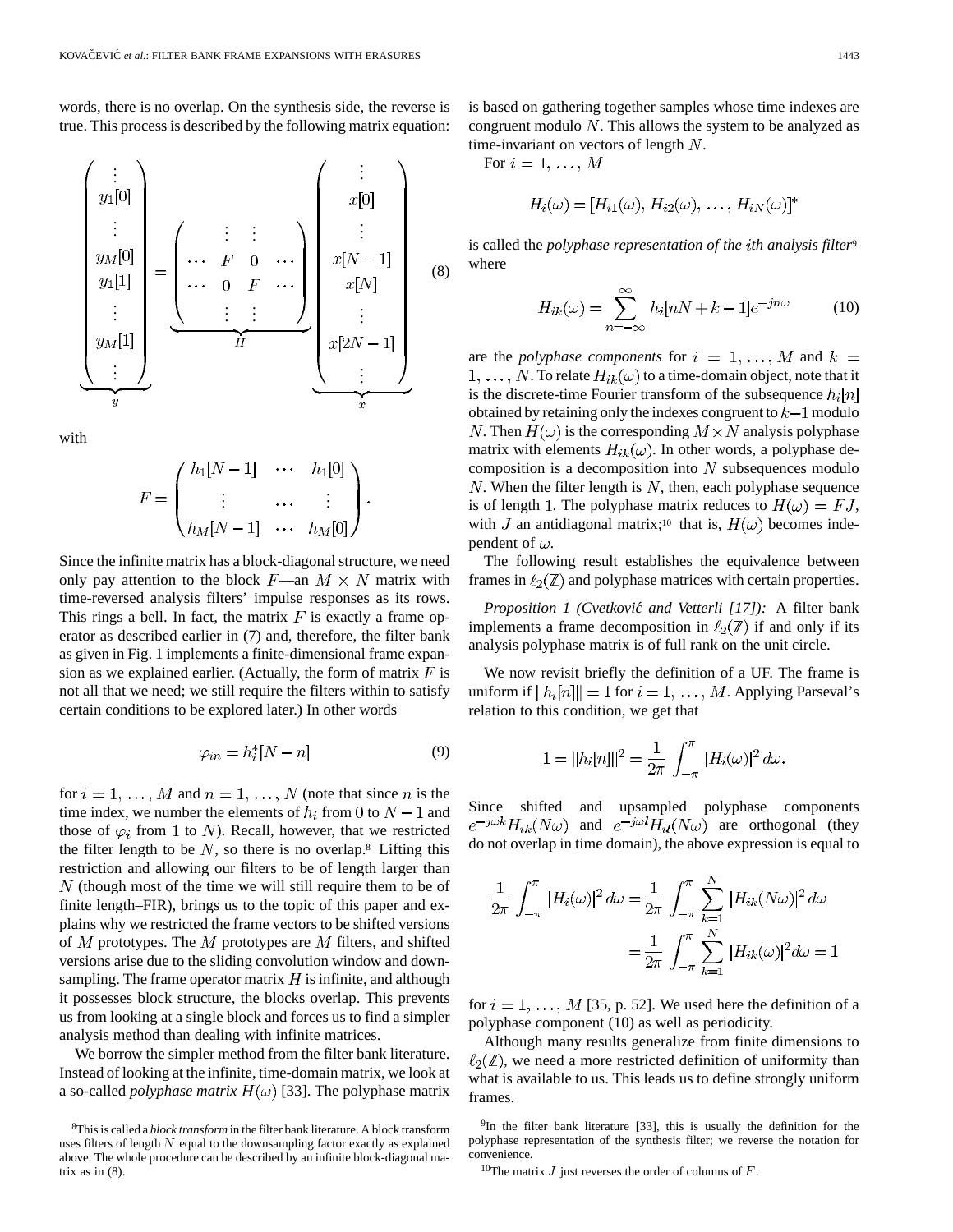*Definition 1 (Strongly Uniform Frame):* A frame expansion in  $\ell_2(\mathbb{Z})$  implemented by an  $M \times N$  polyphase matrix  $H(\omega)$  is strongly uniform<sup>11</sup> if

$$
\sum_{k=1}^{N} |H_{ik}(\omega)|^2 = 1
$$
 (11)

for  $i = 1, \ldots, M$  and  $\omega \in [-\pi, \pi]$ . This is equivalent to all the diagonal elements of  $H(\omega)H^*(\omega)$  being 1.

Clearly, strongly uniform frames are a subset of uniform frames. If  $H(\omega) = FJ$  and F is uniform, then the corresponding frame is strongly uniform. Moreover, a square paraunitary matrix12 is automatically strongly uniform.

Further examples of strongly uniform frames will be shown later in this section.

In the remainder of this paper, we will use the frame operator F in finite dimensions and polyphase matrix  $H(\omega)$  when dealing with infinite sequences.

## *B. Back to Frames*

After this filter bank interlude, let us go through certain important frame notions. Using the frame operator  $F$ , (5) can be rewritten as

$$
AI \le F^*F \le BI. \tag{12}
$$

It follows that  $F^*F$  is invertible [16, Lemma 3.2.2], and furthermore

$$
B^{-1}I \le (F^*F)^{-1} \le A^{-1}I. \tag{13}
$$

Then, in finite dimensions, the *dual frame* of  $\Phi$  is a frame defined as  $\tilde{\Phi} = {\{\tilde{\varphi}_i\}}_{i=1}^M$ , where

$$
\tilde{\varphi}_i = (F^*F)^{-1}\varphi_i, \qquad \text{for } i = 1, \dots, M. \tag{14}
$$

Noting that  $\tilde{\varphi}_i^* = \varphi_i^*(F^*F)^{-1}$  and stacking  $\tilde{\varphi}_1^*, \tilde{\varphi}_2^*, \ldots, \tilde{\varphi}_M^*$  in a matrix, the frame operator associated with  $\tilde{\Phi}$  is

$$
\tilde{F} = F(F^*F)^{-1}.
$$
\n<sup>(15)</sup>

Since  $\tilde{F}^* \tilde{F} = (F^* F)^{-1}$ , (13) shows that  $B^{-1}$  and  $A^{-1}$  are frame bounds for  $\tilde{\Phi}$ .

Another important concept is that of a *pseudoinverse*  $F^{\dagger}$ . It is the frame operator associated with the dual frame

$$
F^{\dagger} = \tilde{F}^*.
$$
 (16)

Similarly, for infinite sequences, the dual frame is represented by

$$
\tilde{H}(\omega) = H(\omega)(H^*(\omega)H(\omega))^{-1}
$$
\n(17)

while the pseudoinverse is

$$
H^{\dagger}(\omega) = \tilde{H}^*(\omega). \tag{18}
$$

11As before, when we say "strongly uniform," we will mean "strongly uniform with norm 1.

<sup>12</sup>A square matrix  $H(\omega)$  is called *paraunitary* if

$$
H^*(\omega)H(\omega) = H(\omega)H^*(\omega) = cI, \qquad c \neq 0.
$$

Note that for any matrix F with rows  $\varphi_i^*$ 

$$
F^*F = \sum_{i=1}^M \varphi_i \varphi_i^*.
$$
 (19)

This identity will prove to be useful in many proofs.

## *C. The Role of Eigenvalues*

The products  $F^*F$  and  $H^*(\omega)H(\omega)$  will appear everywhere; their eigenstructures play an important role. Denote by  $\lambda_k$ 's the eigenvalues of  $F^*F$  and by  $\lambda_k(\omega)$ 's the spectral eigenvalues of  $H^*(\omega)H(\omega)$ , where a spectral eigenvalue for a fixed  $\omega_0$  is the eigenvalue of  $H^*(\omega_0)H(\omega_0)$ . We could, of course, just analyze the infinite case and then specialize it to finite dimensions with  $H(\omega) = FJ$  when needed. However, we keep the discussions separate for clarity. We now summarize important eigenvalue properties.

*1)* General Frame: For any frame in  $\mathbb{H}_N$ , the sum of the eigenvalues of  $F^*F$  equals the sum of the lengths of the frame vectors

$$
\sum_{k=1}^{N} \lambda_k = \sum_{i=1}^{M} ||\varphi_i||^2.
$$
 (20)

For  $H = \ell_2(\mathbb{Z})$ , the integral sum of the spectral eigenvalues of  $H^*(\omega)H(\omega)$  equals the sum of the filters' norms

$$
\frac{1}{2\pi} \int_{-\pi}^{\pi} \sum_{k=1}^{N} \lambda_k(\omega) d\omega = \sum_{i=1}^{M} ||h_i[n]||^2.
$$
 (21)

*2) Uniform Frame:* For a uniform frame, that is, when  $\|\varphi_i\|=1, i=1,\ldots,M$ 

$$
\sum_{k=1}^{N} \lambda_k = \sum_{i=1}^{M} ||\varphi_i||^2 = M.
$$
 (22)

Not surprisingly, the integral sum of spectral eigenvalues equals  $M$  as well

$$
\frac{1}{2\pi} \int_{-\pi}^{\pi} \sum_{k=1}^{N} \lambda_k(\omega) d\omega = M.
$$
 (23)

*3) Tight Frame:* Since tightness means  $A = B$ , for a TF, we have from (5)

$$
\sum_{i=1}^{M} |\langle f, \varphi_i \rangle|^2 = A ||f||^2 \tag{24}
$$

for all  $f \in H_N$ . Moreover, according to (13), a frame is a TF if and only if

$$
F^*F = A \cdot I_N. \tag{25}
$$

Thus, for a TF, all the eigenvalues of  $F^*F$  are equal to A. Then, using (20), the sum of the eigenvalues of  $F^*F$  is as follows:

$$
N \cdot A = \sum_{k=1}^{N} \lambda_k = \sum_{i=1}^{M} ||\varphi_i||^2.
$$
 (26)

If we are dealing with infinite sequences, analogous results can be formulated. The following is known.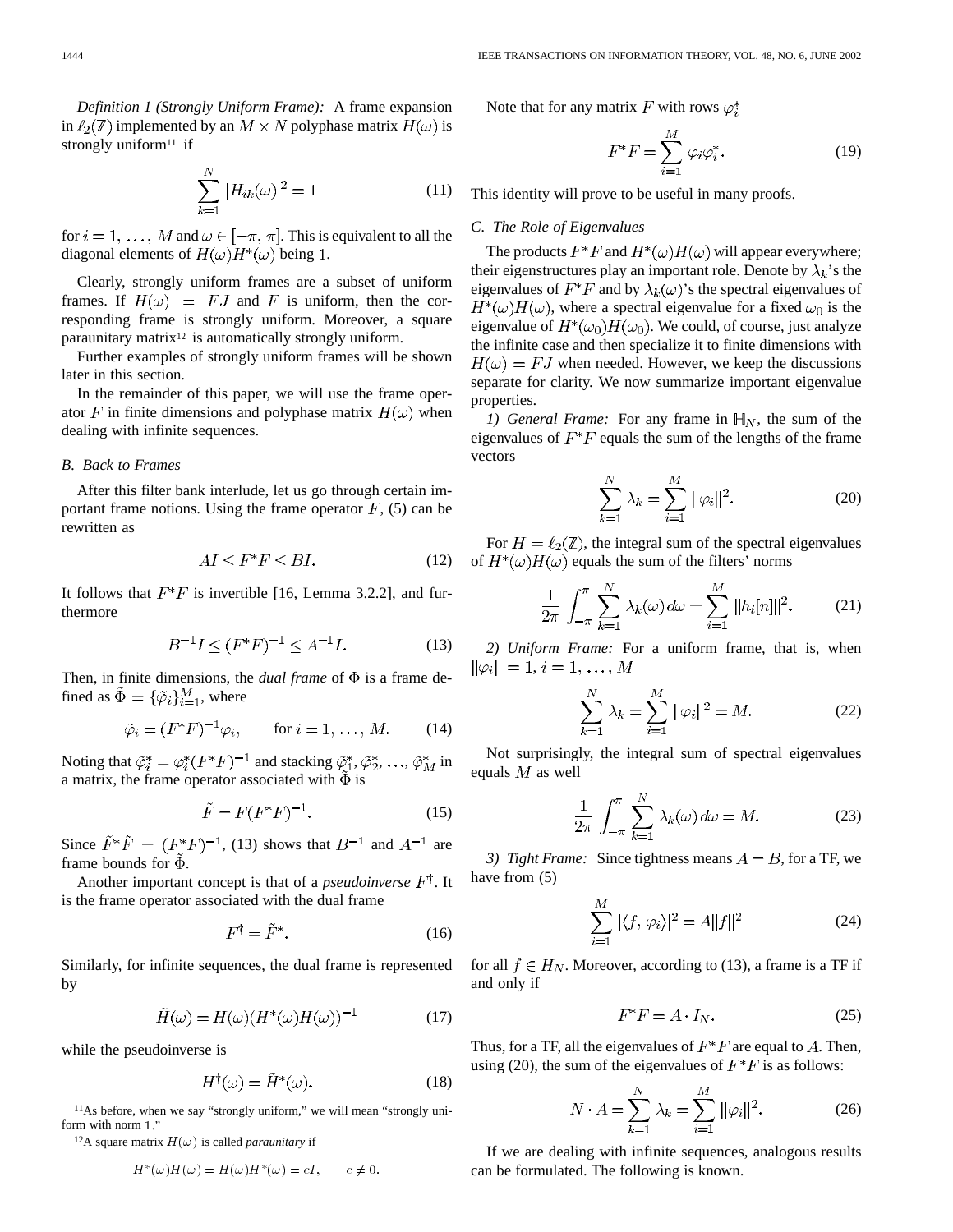*Proposition 2 (Cvetkovic´ and Vetterli [17]):* A filter bank implements a tight frame expansion in  $\ell_2(\mathbb{Z})$  if and only if  $H^*(\omega)H(\omega)=AI_N.$ 

*Proposition 3 (Vaidyanathan [36]):* An  $M \times N$  polyphase matrix  $H(\omega)$  represents a tight frame if and only if it has the following decomposition:

$$
H(\omega) = U(\omega)F
$$

where  $U(\omega)$  is an  $M \times M$  paraunitary matrix<sup>13</sup> and F is an  $M \times N$  matrix such that  $F^*F = A I_N$ , that is, F is a tight frame operator.

*Proposition 4 (Cvetković [35, Theorem 7]):* For a frame associated with an FIR filter bank, with the polyphase analysis matrix  $H(\omega)$ , its dual frame (17) consists of finite-length vectors if and only if  $H^*(\omega)H(\omega)$  is unimodular.<sup>14</sup>

This result leads us to formulate the following useful property of TFs.

*Corollary 1:* Given an FIR analysis polyphase matrix  $H(\omega)$ corresponding to a TF, the synthesis polyphase matrix  $G(\omega)$  corresponding to the pseudoinverse as in (18) is FIR as well.

Using Proposition 2, we know that  $H^*(\omega)H(\omega) = AI_N$ . Since  $H(\omega)$  is FIR,  $H(\omega)/\sqrt{A}$  is FIR as well. Thus

$$
(H(\omega)/\sqrt{A})^*(H(\omega)/\sqrt{A}) = I_N
$$

is unimodular. By Proposition 4, the dual frame (synthesis polyphase matrix) to  $H(\omega)/\sqrt{A}$  is FIR as well. Since scaling does not affect the FIR property, the dual frame (synthesis polyphase matrix) to  $H(\omega)$  is FIR.

As for the eigenvalues,  $H^*(\omega)H(\omega)$  has eigenvalues constant over the unit circle and equal to  $A$  with multiplicity  $N$ , that is, for  $k = 1, \ldots, N$ 

$$
\lambda_k(\omega) = A.
$$

*4) Normalized Tight Frame:* If a frame is an NTF, that is,  $A = B = 1$ , then

$$
\sum_{i=1}^{M} |\langle f, \varphi_i \rangle|^2 = ||f||^2
$$
 (27)

for all  $f \in \mathbb{H}_N$ . In operator notation, a frame is an NTF if and only if

$$
F^*F = I_N. \tag{28}
$$

For an NTF, all the eigenvalues of  $F^*F$  are equal to 1.

Then, using (20), the sum of the eigenvalues of  $F^*F$  is as follows:

$$
N = \sum_{k=1}^{N} \lambda_k = \sum_{i=1}^{M} ||\varphi_i||^2.
$$
 (29)

The same is, of course, true for an NTF in  $H = \ell_2(\mathbb{Z})$ .

<sup>13</sup>Moreover, any paraunitary matrix can be decomposed into a sequence of elementary matrices such as rotations and delays [36].

<sup>14</sup>Here *unimodular* means that the determinant of  $H^*(\omega)H(\omega)$  is  $\pm 1$ .

*5) Uniform Tight Frame:* From (22) and (26), we see that

$$
N \cdot A = \sum_{k=1}^{N} \lambda_k = \sum_{i=1}^{M} ||\varphi_i||^2 = M.
$$
 (30)

Then, from (24) and (26)

$$
\sum_{i=1}^{M} |\langle f, \varphi_i \rangle|^2 = \frac{M}{N} ||f||^2
$$
 (31)

for all  $f \in \mathbb{H}_N$ . The redundancy ratio is then

$$
A = \frac{M}{N}.\tag{32}
$$

Since  $F^*F = (M/N)I$ , the following is obvious:

$$
\sum_{i=1}^{M} |\varphi_{ik}|^2 = \frac{M}{N}.\tag{33}
$$

The same is true for sequences, that is,  $H^*(\omega)H(\omega)$  has eigenvalues constant over the unit circle and equal to  $M/N$  with multiplicity  $N$ . Similarly to (33), we see that

$$
\sum_{i=1}^{M} |H_{ik}(\omega)|^2 = \frac{M}{N}.
$$
 (34)

*6) Uniform Normalized Tight Frame:* If a frame is a UNTF, that is, we also ask for  $A = B = 1$ , then

$$
N = \sum_{k=1}^{N} \lambda_k = \sum_{i=1}^{M} ||\varphi_i||^2 = M
$$

and, thus, a UNTF is an orthonormal basis.

#### *D. Examples of Uniform and Strongly Uniform Frames*

Oversampled filter banks are sometimes preferred to classical critically sampled filter banks for their greater design freedom. However, this freedom makes the actual design difficult.

One of the most used families of oversampled filter banks are nondownsampled filter banks. They are obtained by eliminating the downsampling in the filter bank scheme. If the analysis and synthesis filters are power complementary (that is, with FIR filters, up to a scaling factor, the synthesis filters are the time-reversed versions of the analysis ones) then the corresponding frame is tight and uniform but not strongly uniform.

It will be shown in the following sections that strongly uniform tight frames constitute an important class of frames. We propose the following factorization to design polyphase matrices corresponding to strongly uniform tight frames

$$
H(\omega) = FU(\omega) \tag{35}
$$

where F is an  $M \times N$  uniform tight frame in  $H_N$  and  $U(\omega)$  is an  $N \times N$  paraunitary matrix. It is easy to see that such a polyphase matrix corresponds to a strongly uniform tight frame.

Note the difference between this factorization and the one in Proposition 3  $(H(\omega) = U(\omega)F)$ . The order of the elements is reversed, so in this last factorization, the paraunitary matrix has size  $M \times M$ , while in our factorization it has size  $N \times N$  $(N < M)$ . This is not surprising since the family of polyphase matrices with the factorization  $H(\omega) = U(\omega)F$  represents a more general class of tight frames and not the restricted class of strongly uniform tight frames.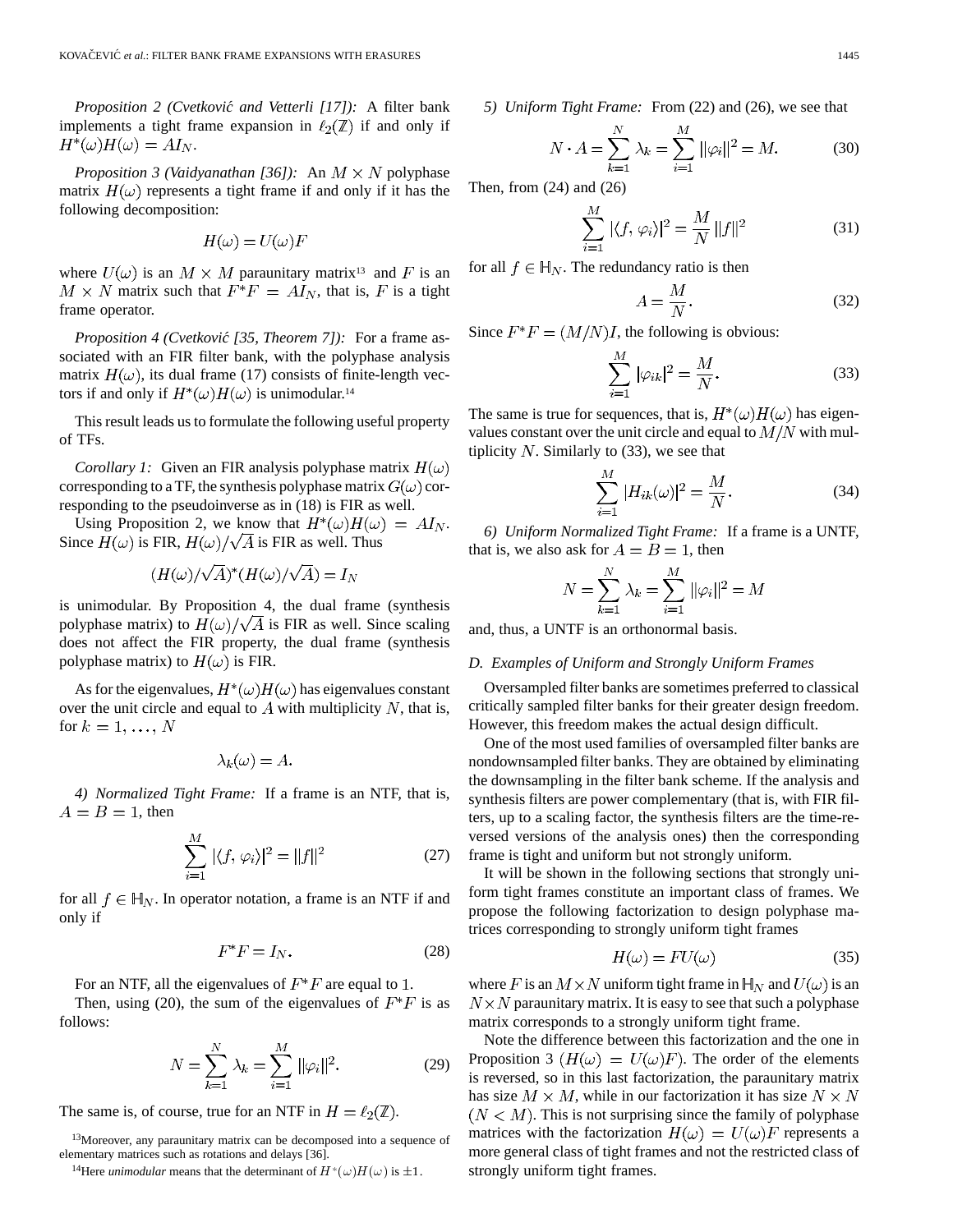We cannot claim that our factorization includes all possible strongly uniform tight frames; however, the following is true.

*Theorem 2:* Define an equivalence relation by bundling a frame implemented with an FIR oversampled filter bank with all frames that result from rigid rotations or reflections of the entire frame as well as negations or shifts of some individual elements (that is,  $h_i[n] \rightarrow -h_i[n-k]$   $k \in \mathbb{Z}$ ). When  $M = N+1$ , there is a single equivalence class for all strongly uniform tight frames.

*Proof:* See the Appendix, Subsection A. 
$$
\Box
$$

Since a UTF F in  $\mathbb{H}_N$  can be seen as a strongly uniform tight frame in  $\ell_2(\mathbb{Z})$  (that is,  $H(\omega) = FJ$ ), Theorem 2 basically says that the factorization in (35) includes all the possible strongly uniform tight frames when  $M = N+1$  (up to a shift or negation of some individual elements). Also, when  $H(\omega) = FJ$ , this theorem reduces to [8, Theorem 2.6].

For example, the MB tight frame from our simple example describes all possible UTFs with  $N = 2$  and  $M = 3$  in finite dimensions; the same is true for sequences, that is, the factorization  $H(\omega) = FU(\omega)$  with F the MB frame, describes all possible SUTFs with  $N = 2$  and  $M = 3$ .

Unfortunately, when M exceeds  $N+1$ , there are uncountably many equivalence classes of the type described above; thus, we cannot systematically obtain all uniform tight frames. However, at least for  $N = 2$ , UTFs still have a simple characterization.

*Theorem 3 (Goyal, Kovacevic ˇ ´, and Kelner [8, Theorem 2.7]):* The following are equivalent:

1)  $\{\varphi_k = (\cos \alpha_k, \sin \alpha_k)\}_{k=1}^M$  is a uniform tight frame;

2) 
$$
\sum_{k=1}^{M} z_k = 0
$$
 where  $z_k = e^{j2\alpha_k}$  for  $k = 1, 2, ..., M$ .

Thus, a simple combination of our factorization (35) together with the complete characterization of UTFs for  $N = 2$  given by the above theorem, produces a useful (although probably not complete) factorization of SUTFs.

#### *E. Harmonic Frames*

We now turn our attention to an important family of frames *harmonic tight frames* (HTF). These frames are obtained by keeping the first N coordinates of an  $M \times M$  discrete Fourier transform basis. They will prove to be useful for our application.

A complex HTF is given by

$$
\varphi_{ik} = \frac{1}{\sqrt{N}} W_M^{(i-1)(k-1)} \tag{36}
$$

for  $k = 1, \ldots, N$  and  $i = 1, \ldots, M$ , where  $W_M = e^{j2\pi/M}$ . A real HTF could be defined similarly [8]. A more general definition of the harmonic frame (general harmonic frame) is given in [37].

As a direct consequence of Theorem 2, we see that any UTF with  $M = N + 1$  is equivalent to the HTF with  $M = N + 1$ . This is a very useful result since we have HTFs for any  $N$  and  $M$ ; thus, for  $M = N + 1$ , we always have an expression for all UTFs.

Another interesting property of an HTF is that it is the only NTF with equal-norm elements which are generated by a group of unitary operators with one generator, that is,

$$
\Phi = \{\varphi_i\}_{i=1}^M = \{U^i \varphi_0\}_{i=1}^M
$$

where U is a unitary operator [37], [38].

Moreover, HTFs have a very convenient property when it comes to erasures. We can erase any  $e \leq (M - N)$  elements from the original frame; what is left is still a frame [8, Theorem 4.2]. This will be extended in Section V-A to frames represented by  $H(\omega) = FU(\omega)$  where F is an HTF (Theorem 6).

# IV. QUANTIZED FRAME EXPANSIONS IN  $\mathbb{H}_N$  and  $\ell_2(\mathbb{Z})$

In this section, we will analyze the effect of quantization under a very simple model. For the moment we assume that there are no erasures during transmission. We want the reconstruction operator to be linear, that is, we want it to be implemented by a synthesis filter bank. The reconstruction operator that we will use is the pseudoinverse (18).

We will assume that the quantization error can be treated as additive white noise with variance  $\sigma^2 = \Delta^2/12$ , where  $\Delta$  represents the step size of the quantizer and each quantizer has the same step size. We further assume that the noise sequences generated by two different channels are pairwise uncorrelated. This can be expressed as

$$
\hat{y}_i[n] = y_i[n] + w_i[n] \tag{37}
$$

for  $i = 1, \ldots, M$ , and

$$
E[w_i[n]w_j^*[n-m]] = \sigma^2 \delta_{ij} \delta_m.
$$
 (38)

Now comes the justification of a pseudoinverse. Under this assumption (input sequences corrupted by additive white noise), the pseudoinverse in (16) is the best linear reconstruction operator in the mean-square sense [16]. The same could be shown for (18). Moreover, in Appendix, Subsection B, we show that the MSE due to quantization is

$$
\text{MSE} = \frac{\sigma^2}{2\pi N} \int_{-\pi}^{\pi} \text{tr}((H^*(\omega)H(\omega))^{-1}) \, d\omega \qquad (39)
$$

$$
=\frac{\sigma^2}{2\pi N}\int_{-\pi}^{\pi}\sum_{k=1}^{N}\frac{1}{\lambda_k(\omega)}d\omega\tag{40}
$$

where  $\lambda_k(\omega)$ ,  $k = 1, ..., N$  denote the spectral eigenvalues of  $H^*(\omega)H(\omega)$ . We will be using the above two expressions interchangeably. Recall that the integral sum of the eigenvalues is constant and if we are encoding with a uniform frame, it is equal to  $M$ . Thus, we want to minimize the MSE given the constraint that the integral sum of the eigenvalues is constant. This occurs when the eigenvalues are equal and constant over  $\omega$  which is true if and only if the original frame is tight. We can then state the following theorem.

*Theorem 4:* When encoding with a filter bank implementing a uniform frame and decoding with the pseudoinverse under the noise model (37) and (38), the MSE is minimum if and only if the frame is tight. Then

$$
MSE_0 = \frac{N}{M} \sigma^2.
$$
 (41)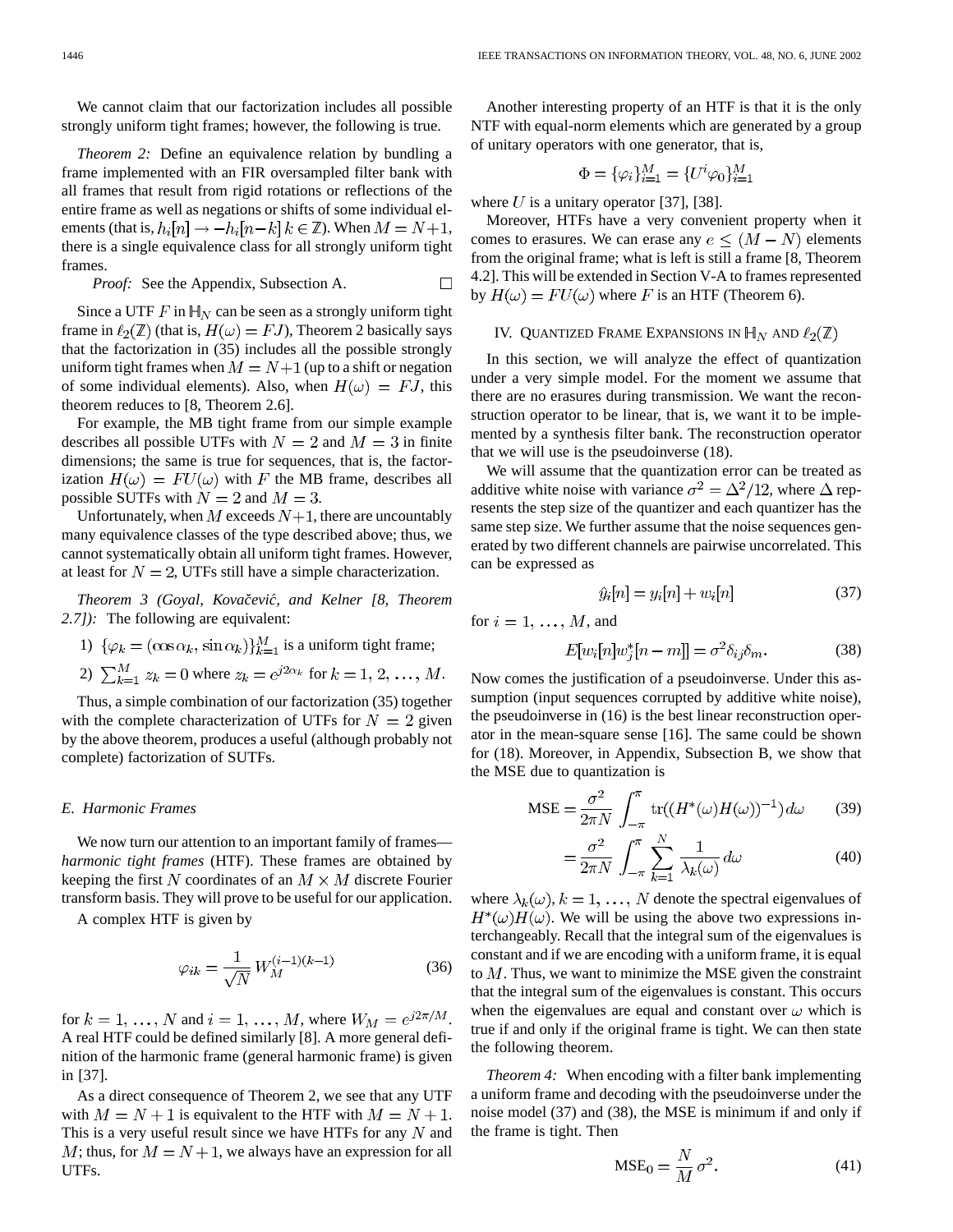This optimality of TFs among UFs holds also for  $H = \mathbb{H}_N$ [8]. This makes sense, since the only difference in the expression for the MSE given by (40) is that the eigenvalues depend on  $\omega$ . Since the proof of the theorem is essentially the same as the corresponding proof in [8], we omit it here.

#### *A. A Note on Linear Reconstruction*

We have assumed the use of a linear reconstruction algorithm. In the implausible case that the input and output of each quantizer are jointly Gaussian, linear reconstruction is necessarily optimal. Otherwise, some nonlinear estimate will generally be better, but determining such an estimate requires knowledge of the input signal distribution and is computationally difficult. Of particular present concern is that a simple and explicit reconstruction algorithm facilitates the analysis and optimization of the system.

One alternative to linear reconstruction is called *consistent reconstruction*. Consistent reconstruction is based on viewing the encoder (analysis filter bank and quantization) as partitioning the input signal space. Any estimate in the same partition cell as the true signal will produce the same quantized output and hence is said to be "consistent" with the true signal. Consistent estimates depend on the filter bank and quantizers, but not on the input signal distribution. Nevertheless, in many scenarios, consistent reconstruction performs within a constant factor of optimal reconstruction while linear reconstruction is much worse [20], [39], [40], [8], [21]. Empirical evidence presented in [8] suggests that the MSE under the assumption of linear reconstruction is a reasonable objective function even if consistent reconstruction is used.

## V. INTRODUCING ERASURES

Here we consider the effect of erasures on the structure of the frame and on the MSE. We denote by  $E$  the index set of erasures and by  $H_E(\omega)$  the polyphase matrix after  $e = |E|$  erasures.  $H_E(\omega)$  is an  $(M - e) \times N$  matrix obtained by deleting the E-numbered rows from the  $M \times N$  polyphase matrix  $H(\omega)$ . The first question to be answered is under which conditions  $H_E(\omega)$ still represents a frame. We then study the effect of erasures on the MSE.

It is interesting to note that there are families of frames for which the properties of the frame after erasures do not depend on the actual frame element removed. An example is the class of geometrically uniform frames [41].

## *A. Effect of Erasures on the Structure of a Frame*

Our aim is to use the pseudoinverse of  $H_E(\omega)$  to reconstruct after  $e$  erasures. The pseudoinverse matrix is defined only if the matrix  $H_E(\omega)$  still represents a frame, that is, if and only if it is still of full rank on the unit circle. This leads to the following definition.

*Definition 2:* An oversampled filter bank which implements a frame expansion represented by a polyphase matrix  $H(\omega)$  is said to be *robust to*  $e$  *erasures* when for any erasure set  $E$  with  $|E| = e$ ,  $H_E(\omega)$  is of full rank on the unit circle.

Let us consider first the case where there is only one erasure.

*Theorem 5:* An oversampled filter bank which implements a uniform tight frame is robust to one erasure if and only if

$$
\sum_{k=1}^{N} |H_{ik}(\omega)|^2 < \frac{M}{N}
$$

for  $i = 1, ..., M$  and for all  $\omega$ . *Proof:* See the Appendix, Subsection C .

Recall that with an SUTF

$$
\sum_{k=1}^{N} |H_{ik}(\omega)|^2 = 1
$$

for  $i = 1, \ldots, M$  and for all  $\omega$ . In finite dimensions, a UTF is always robust to one erasure [8, Theorem 4.1]. This is easily seen from the above theorem if we substitute  $H(\omega) = FJ$ , that is,  $H_{ik}(\omega) = h_i[k-1]$  and

$$
\sum_{k=1}^{N} |H_{ik}(\omega)|^2 = \sum_{k=1}^{N} |h_i[k-1]|^2 = 1 < \frac{M}{N}
$$

since it is a uniform frame and  $||h_i|| = 1$ .

A consequence of the previous theorem is as follows.

*Corollary 2:* Any oversampled filter bank which implements a strongly uniform tight frame is robust to one erasure.

Theorem 5 does not reveal anything about the existence of filter banks that are robust to more than one erasure. However, it has been shown that an HTF in  $\mathbb{H}_N$  is robust to  $M-N$  erasures [8]. This can be used to show the existence of a family of SUTFs in  $\ell_2(\mathbb{Z})$  that are robust to e erasures for  $e \leq M - N$ .

*Theorem 6:* Consider an oversampled filter bank with a polyphase matrix  $H(\omega) = FU(\omega)$ , where F is an HTF in  $\mathbb{H}_N$ , and  $U(\omega)$  is an  $N \times N$  polyphase matrix nonsingular on the unit circle  $(\det(U(\omega)) \neq 0)$ . This filter bank is robust to e erasures ( $e \leq M - N$ ).

*Proof:* See the Appendix, Subsection D.  $\Box$ 

If  $U(\omega)$  is a paraunitary matrix, the resulting oversampled filter bank  $H(\omega) = FU(\omega)$  represents an SUTF robust to e erasures ( $e \leq M - N$ ).

## *B. Effect of Erasures on the MSE*

In the preceding section, it was shown that it is possible to design oversampled filter banks which are robust up to  $M - N$ erasures. We assume such filter banks for the rest of the paper.

Now, we want to compute the effect of the erasures on the MSE. Call  $H(\omega)$  the polyphase matrix related to the original frame and  $H_E(\omega)$  the polyphase matrix after  $e = |E|$  erasures. The reconstruction uses the dual polyphase matrix  $H_{E}^{T}(\omega)$  and the quantization model is the one proposed in (37) and (38). Under these assumptions, the MSE is equivalent to that determined in (39) and (40)

$$
\text{MSE}_E = \frac{\sigma^2}{2\pi N} \int_{-\pi}^{\pi} \text{tr}((H_E^*(\omega)H_E(\omega))^{-1}) d\omega \qquad (42)
$$

$$
= \frac{\sigma^2}{2\pi N} \sum_{k=1}^N \int_{-\pi}^{\pi} \frac{1}{\lambda_k (H_E^*(\omega) H_E(\omega))} d\omega \quad (43)
$$

where  $\lambda_k(H_E^*(\omega)H_E(\omega))$ , for  $k = 1, ..., N$  are the spectral eigenvalues of  $H_E^*(\omega)H_E(\omega)$ .

 $\Box$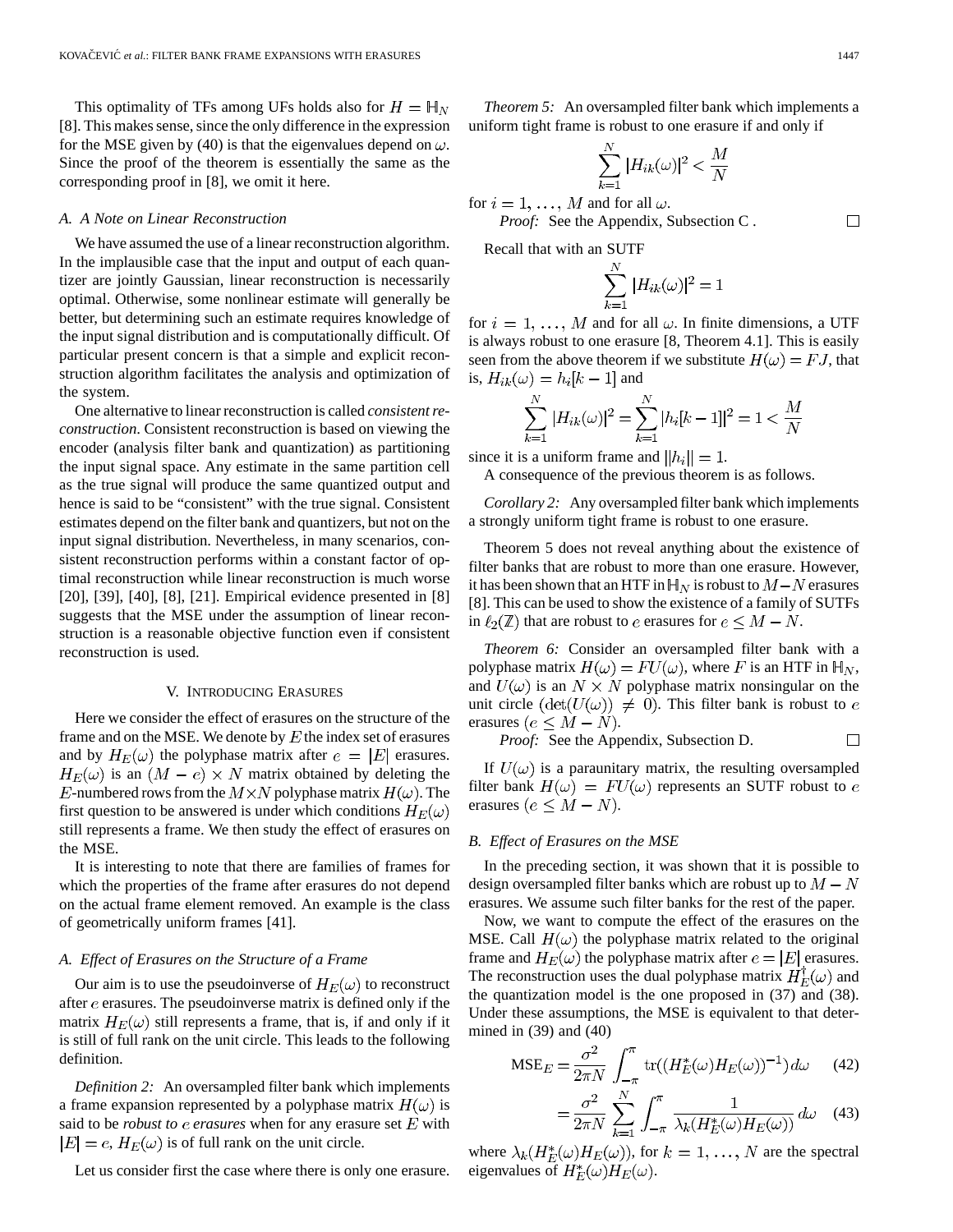However, our target is to express the MSE in terms of the original frame and to find properties that the original frame operator has to satisfy to minimize the distortion. Consider first a strongly uniform frame and  $e = 1$ :

*Theorem 7:* Considerencoding with a strongly uniform frame and decoding with linear reconstruction. The MSE averaged over all possible erasures of one channel is minimum if and only if the original frame is tight. Moreover, a tight frame minimizes the maximum distortion caused by one erasure. The MSE is given by

$$
MSE_1 = \left(1 + \frac{1}{M - N}\right) MSE_0 \tag{44}
$$

where  $MSE_0$  is given by (41).

*Proof:* See the Appendix, Subsection E.

It is hard to extend this theorem to cases with more than one erasure. However, it is possible to compute the MSE with  $e > 1$ when the original frame is strongly uniform and tight

$$
\text{MSE}_E = \left(1 + \frac{1}{2\pi} \int_{-\pi}^{\pi} \sum_{k=1}^{e} \frac{\mu_k(\omega)}{M - N\mu_k(\omega)} d\omega \right) \text{MSE}_0
$$
\n(45)

where  $\mu_k(\omega)$  are the spectral eigenvalues of  $T^*(\omega)T(\omega)$  and  $T(\omega)$  is the  $N \times e$  polyphase matrix of erased components with columns  $\{H_i(\omega)\}_{i \in E}$ . The derivation of (45) follows closely that for  $H = \mathbb{H}_N$  in [8], so we omit it here.

Note first that with one erasure

$$
T^*(\omega)T(\omega) = H_i^*(\omega)H_i(\omega) = 1
$$

and thus the single eigenvalue  $\mu(\omega) = 1$ , reducing (45) to (44). Expression (45) is similar to (40), and the spectral sum of the

e eigenvalues of  $T(\omega)$  is constrained to be a constant, that is,

$$
\sum_{k=1}^{c} \mu_k(\omega) = \text{tr}(T^*(\omega)T(\omega)) = e
$$

Thus, the minimum in (45) occurs when all the eigenvalues are equal to  $1$  if possible.

If  $e \leq N$ , it is indeed possible to have  $\mu_k(\omega) = 1$ , for  $i = 1, \ldots, e$ . This occurs if and only if the erased vectors are pairwise orthogonal. Then  $T^*(\omega)T(\omega)=I_e$  and (45) gives

$$
\text{MSE}_{e \text{ orthogonal erasures}} = \left(1 + \frac{e}{M - N}\right) \text{MSE}_{0}.
$$

If  $e > N$ , it is not possible to have e eigenvalues equal to 1 because there will be at most  $N$  nonzero eigenvalues in the  $N \times N$  matrix  $T^*(\omega)T(\omega)$ . Denoting the nonzero eigenvalues  $\{\mu_k(\omega)\}_{k=1}^N$ 

$$
\text{MSE}_E = \left(1 + \frac{1}{2\pi} \int_{-\pi}^{\pi} \sum_{k=1}^{N} \frac{\mu_k(\omega)}{M - N\mu_k(\omega)} d\omega \right) \text{MSE}_0.
$$

This MSE is minimized when  $\mu_k(\omega) = e/N$ ,  $i = 1, ..., N$ , which occurs when the erased elements form a tight frame. When any erasure event is possible—meaning any combination of switches may be open in Fig. 1—it is not possible to make  $T(\omega)$  always correspond to a tight frame. There are situations in which the number of "physical" channels (separate transmission media) is less than the number of branches in the analysis filter bank. In this case, there may be sets of channels that are each completely lost or completely received and then it may be possible for the erased vectors to form a tight frame.

## VI. CONCLUDING REMARKS

Given the recent surge of interest in frames and their applications, we continued the previous work of two of the authors, where frames are elements of  $\mathbb{R}^N$  or  $\mathbb{C}^N$ . In this work, we allowed our frame elements to be from  $\ell_2(\mathbb{Z})$ . Moreover, we require these frames to have a filter bank implementation.

We investigated the robustness of such frames to erasures after quantization. We found that any UTF is optimal when no erasures are present (Theorem 4). When there is one erasure, we know that any oversampled filter bank which implements an SUTF is robust to one erasure (Theorem 5) and minimizes the MSE (Theorem 7). When there are  $e > 1$  erasures, depending on whether  $e$ is smaller or larger then  $N$ , the minimum in (45) occurs when the erased elements are either orthogonal or form a tight frame.

The results in this paper thus present what is known to date about frames which have a filter bank implementation when subjected to erasures. Some related issues include classification of UTF robust to particular sets of erasures [37] and finding other frame families with properties similar to those HTFs such as efficient computation and robustness to erasures. Moreover, we are investigating the use of frames in multiple-antenna wireless systems [42].

# **APPENDIX** PROOFS

#### *A. Proof of Theorem 2*

 $\Box$ 

Given a strongly uniform tight frame represented by the polyphase matrix  $K(\omega)$ , all the other polyphase matrices related to the same equivalent class are obtained as follows:

$$
H(\omega) = \Sigma K(\omega)U(\omega) \tag{46}
$$

where  $U(\omega)$  is an  $N \times N$  paraunitary matrix,  $\Sigma$  =  $diag(\sigma_1, \sigma_2, \ldots, \sigma_M)$ , and  $\sigma_i = \pm e^{-jl\omega}, l \in \mathbb{Z}, i = 1, \ldots, M$ . This equivalence class preserves tightness, uniformity, and strong uniformity. Thus, if  $K(\omega)$  is strongly uniform and tight, so is  $H(\omega)$ .

Now, let  $H(\omega)$  be a polyphase matrix associated with an SUTF with  $M = N + 1$ . It can be shown that it consists of the first N columns of a scaled  $(N + 1) \times (N + 1)$  paraunitary matrix  $\overline{H}(\omega)$ . Each row (or column) of  $\overline{H}(\omega)$  is of norm  $\sqrt{(N+1)/N}$ , that is,

$$
\sum_{k=1}^{N+1} |\overline{H}_{ik}(\omega)|^2 = \frac{N+1}{N}
$$
 (47)

for  $i = 1, 2, ..., N+1$ . Moreover, since our frame is strongly uniform we have

$$
\sum_{k=1}^{N} \left| \overline{H}_{ik}(\omega) \right|^2 = 1 \tag{48}
$$

for  $i = 1, 2, ..., N + 1$ . Subtracting (48) from (47) we obtain

$$
\left|\overline{H}_{i,N+1}(\omega)\right|^2=\frac{1}{N}.
$$

Since  $H(\omega)$  is realized with FIR filters, it is formed only of Laurent polynomial elements. This implies that  $\overline{H}_{i, N+1}(\omega)$  must be a monomial:  $H_{i, N+1}(\omega) = \pm N^{-1/2} e^{-j\omega}, l \in \mathbb{Z}$ . Without loss of generality we assume that  $H_{i, N+1}(\omega) = \pm N^{-1/2}$ . That is, the last column of  $H(\omega)$  is for some choice of signs.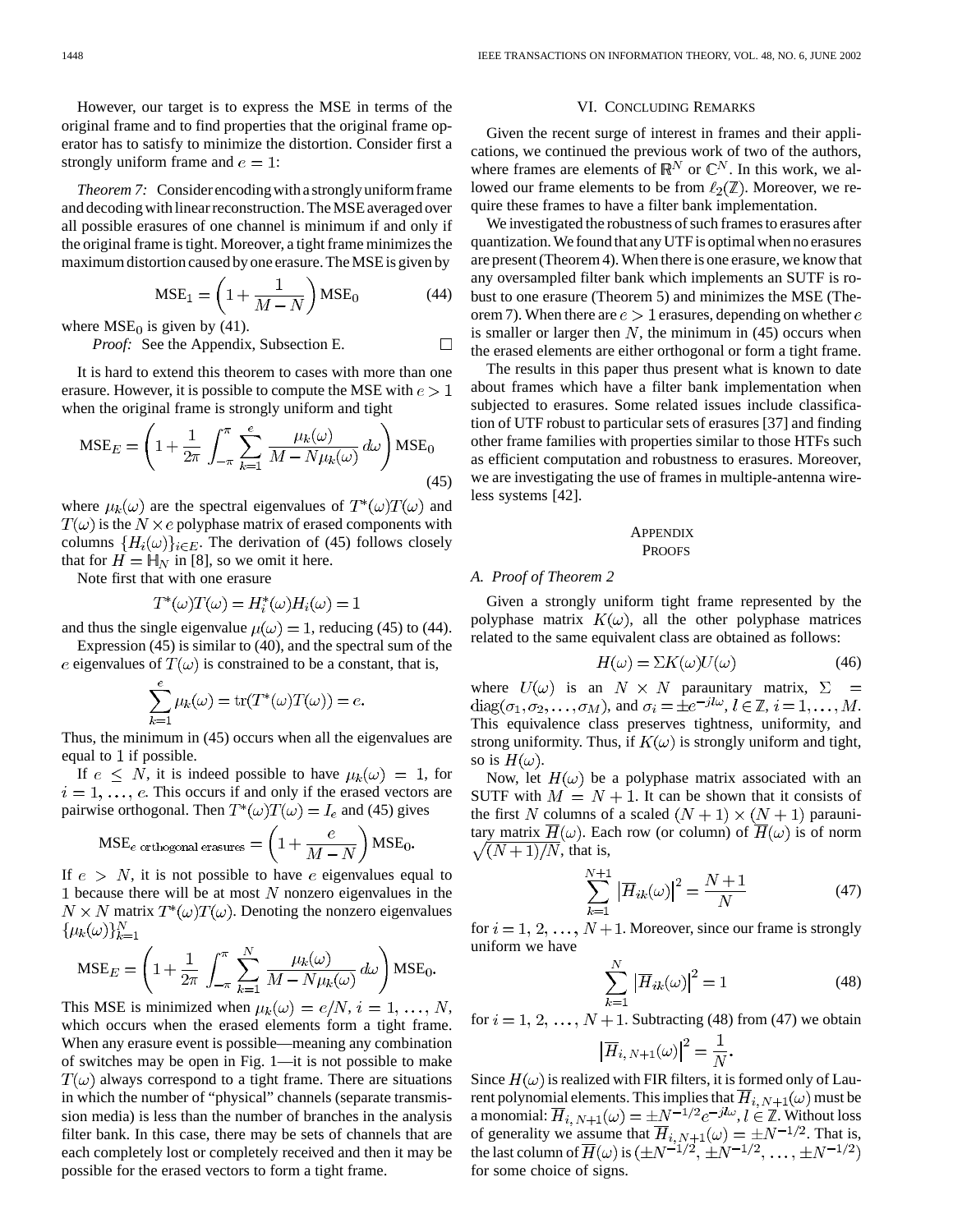Any given choice of signs in  $\overline{H}_{i, N+1}(\omega)$  determines a subspace. Thus, the span of the other  $N$  subspaces (each subspace is related to one of the channels) must be the orthogonal complement to this subspace. Since orthonormal bases for a subspace are unitarily equivalent, the possible tight frames corresponding to a single choice of signs are in the same equivalence class. Flipping signs yields frames in the same equivalence class.  $\Box$ 

## *B. Derivation of (40)*

We now find the error of the reconstruction after the frame coefficients have been quantized

$$
MSE = E[||x[n] - \hat{x}[n]||^{2}]
$$
  
\n
$$
= \frac{1}{2\pi N} \int_{-\pi}^{\pi} E[||X(\omega) - \hat{X}(\omega)||^{2}] d\omega
$$
  
\n
$$
= \frac{1}{2\pi N} \int_{-\pi}^{\pi} E[(H^{\dagger}(\omega)W(\omega))^{*}(H^{\dagger}(\omega)W(\omega))] d\omega
$$
  
\n
$$
= \frac{1}{2\pi N} \int_{-\pi}^{\pi} E\left[\sum_{i,j=1}^{M} W_{i}^{*}(\omega)W_{j}(\omega)\tilde{H}_{i}^{*}(\omega)\tilde{H}_{j}(\omega)\right] d\omega
$$
  
\n
$$
= \frac{\sigma^{2}}{2\pi N} \int_{-\pi}^{\pi} \sum_{i=1}^{M} \tilde{H}_{i}^{*}(\omega)\tilde{H}_{i}(\omega) d\omega
$$
  
\n
$$
= \frac{\sigma^{2}}{2\pi N} \int_{-\pi}^{\pi} tr(\tilde{H}^{*}(\omega)\tilde{H}(\omega)) d\omega
$$
  
\n
$$
= \frac{\sigma^{2}}{2\pi N} \int_{-\pi}^{\pi} tr((H^{*}(\omega)H(\omega))^{-1}) d\omega
$$
  
\n
$$
= \frac{\sigma^{2}}{2\pi N} \int_{-\pi}^{\pi} \sum_{k=1}^{N} \frac{1}{\lambda_{k}(\omega)} d\omega.
$$

## *C. Proof of Theorem 5*

Assume that the erased channel is  $H_i(\omega)$ . Call  $H_{\{i\}}(\omega)$  the polyphase matrix after one erasure. Using (19), we get

$$
H_{\{i\}}^*(\omega)H_{\{i\}}(\omega) = H^*(\omega)H(\omega) - H_i(\omega)H_i^*(\omega)
$$

$$
= \frac{M}{N}I_N - H_i(\omega)H_i^*(\omega). \tag{49}
$$

 $H_{\{i\}}(\omega)$  is a frame if and only if  $H_{\{i\}}^*(\omega)H_{\{i\}}(\omega)$  is of full rank on the unit circle. That means that  $(H_{\{i\}}^*(\omega)H_{\{i\}}(\omega))^{-1}$  must exist on the unit circle. The identity

$$
(A - BCD)^{-1} = A^{-1} + A^{-1}B(C^{-1} - DA^{-1}B)^{-1}DA^{-1}
$$
\n(50)

with  $A = (M/N)I_N$ ,  $B = H_i(\omega)$ ,  $C = 1$ , and  $D = H_i^*(\omega)$ yields

$$
\begin{aligned}\n\left(H_{\{i\}}^*(\omega)H_{\{i\}}(\omega)\right)^{-1} \\
&= \frac{N}{M}I_N \\
&+ \frac{N}{M}I_NH_i(\omega)\left(1 - H_i^*(\omega)\frac{N}{M}I_NH_i(\omega)\right)^{-1}H_i^*(\omega)\frac{N}{M}I_N \\
&= \frac{N}{M}I_N + \frac{N^2}{M^2}\left(1 - \frac{N}{M}H_i^*(\omega)H_i(\omega)\right)^{-1}H_i(\omega)H_i^*(\omega).\n\end{aligned}
$$

Thus, the matrix is invertible if and only if

$$
1 - \frac{N}{M} H_i^*(\omega) H_i(\omega) \neq 0
$$

for all  $\omega$ . The desired inequality now follows from the fact that the frequency response of each filter is continuous (since we are only considering FIR filters) and the frame is uniform. The continuity of the filters implies that  $\sum_{k=1}^{N} |H_{ik}(\omega)|^2 < M/N$ , for all  $\omega$  or  $\sum_{k=1}^{N} |H_{ik}(\omega)|^2 > M/N$ , for all  $\omega$ . However, since the frame is uniform, that is,

$$
(1/2\pi) \int_{-\pi}^{\pi} \sum_{k=1}^{N} |H_{ik}(\omega)|^2 = 1
$$
  
then  $\sum_{k=1}^{N} |H_{ik}(\omega)|^2 < M/N$ , for all  $\omega$ .

# *D. Proof of Theorem 6*

First note that if a finite set of channels has a subset that is a frame, then the original set of channels is also a frame. Thus, it suffices to consider subsets with  $N$  channels; since all of these will be shown to be frames, larger subsets are also frames.

Let us call  $H_E(\omega)$  the  $N \times N$  polyphase matrix after  $e = M -$ N erasures.  $H_E(\omega)$  is a frame if and only if  $\det(H_E(\omega)) \neq 0$  on the unit circle. Now, we know that  $\det(F_E) \neq 0$  for any subset of  $e = (M - N)$  erasures [8] and since  $H_E(\omega) = F_E U(\omega)$ 

$$
\det(H_E(\omega)) = \det(F_E)\det(U(\omega)) \neq 0
$$

for all  $\omega$ .

# *E. Proof of Theorem 7*

As in the proof of Theorem 5, assume that the erased channel is  $H_i(\omega)$ . Call  $H_{\{i\}}(\omega)$  the polyphase matrix after one erasure. Then (49) holds. According to (42), the average MSE with one erasure is

$$
MSE_1 = \frac{\sigma^2}{2\pi MN} \sum_{i=1}^M \int_{-\pi}^{\pi} tr\left(\left(H_{\{i\}}^*(\omega)H_{\{i\}}(\omega)\right)^{-1}\right) d\omega.
$$

Call

$$
v(\omega) = H^*(\omega)H(\omega)
$$
  

$$
v_i(\omega) = H_i^*(\omega)(H^*(\omega)H(\omega))^{-1}H_i(\omega)
$$

Note that  $v(\omega)$  is an  $N \times N$  matrix, while  $v_i(\omega)$  is a scalar. With that, (49) can be rewritten as

$$
v_{\{i\}}(\omega) = H_{\{i\}}^*(\omega)H_{\{i\}}(\omega) = v(\omega) - H_i(\omega)H_i^*(\omega).
$$

We now find

$$
v_{\{i\}}(\omega)^{-1} = v(\omega)^{-1} + v(\omega)^{-1}H_i(\omega)(1 - v_i(\omega))^{-1}H_i^*(\omega)v(\omega)^{-1}
$$

where we used (50) with  $A = v(\omega)$ ,  $B = H_i(\omega)$ ,  $C = 1$ , and  $D = H_i^*(\omega)$ . Taking the trace of both sides gives

tr
$$
(v_{\{i\}}(\omega)^{-1})
$$
  
= tr $(v(\omega)^{-1})$   
+  $(1 - v_i(\omega))^{-1}$ tr $(v(\omega)^{-1}H_i(\omega)H_i^*(\omega)v(\omega)^{-1})$   
= tr $(v(\omega)^{-1})$   
+  $(1 - v_i(\omega))^{-1}$ tr $(H_i^*(\omega)v(\omega)^{-2}H_i(\omega))$   
= tr $(v(\omega)^{-1}) + \frac{H_i^*(\omega)v(\omega)^{-2}H_i(\omega)}{1 - v_i(\omega)}$ 

 $\Box$